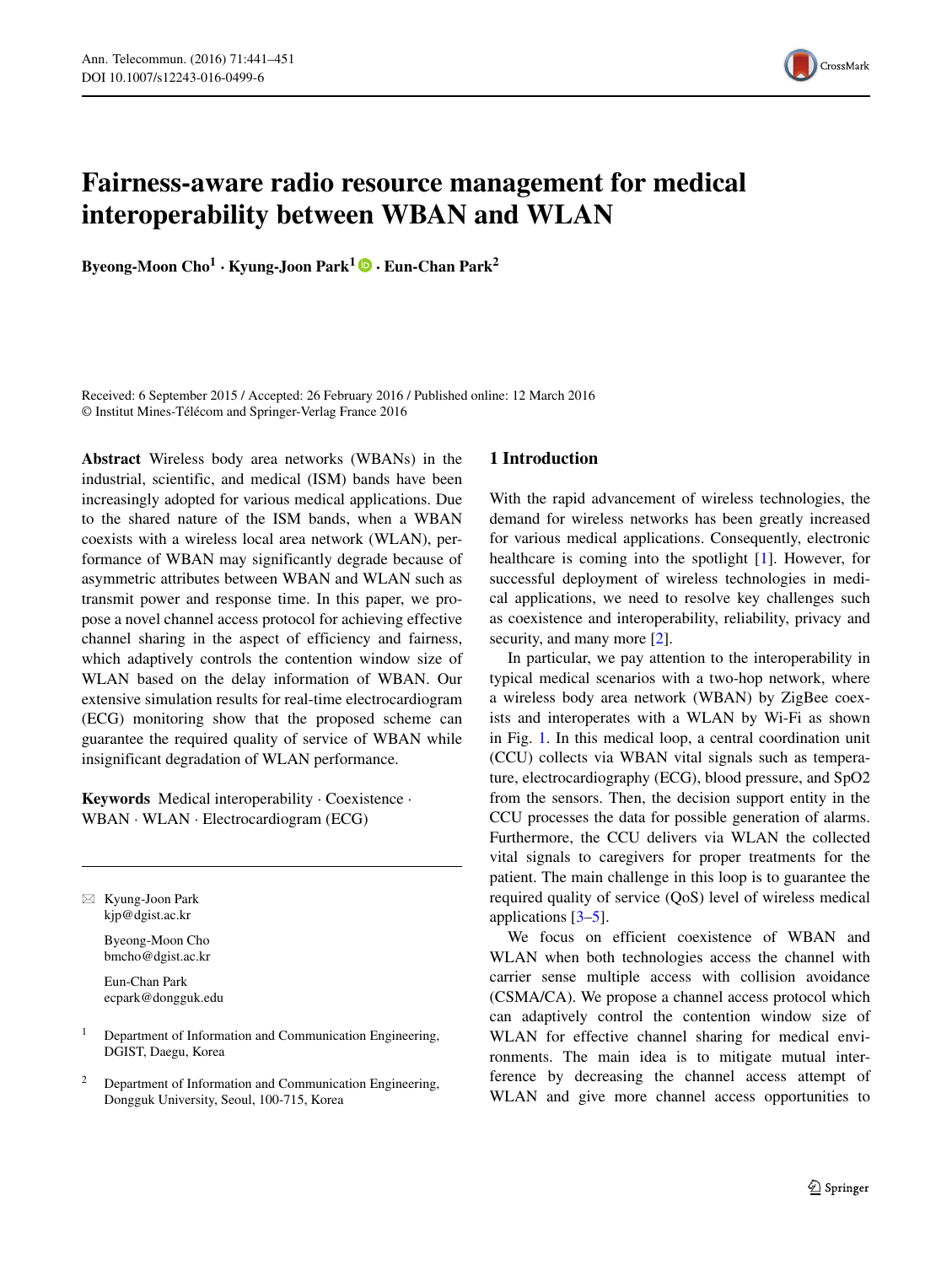<span id="page-1-0"></span>

**Fig. 1** Two-hop medical networks with WBAN and WLAN

WBAN. More specifically, our main contributions are as follows:

- We identify the severe unfairness issue between WBAN and WLAN in medical environments due to asymmetric attributes such as transmit power and response time.
- We propose an effective channel access scheme for providing the required medical quality of service (QoS) of WBAN.
- By implementing a customized simulator, we validate the proposed scheme under various simulation scenarios.

The coexistence between WBAN and WLAN have been widely studied so far. For example, device to device communication such as the WiFi Direct technology can cause unmanageable performance degradation of ZigBee [\[6\]](#page-10-4). When WiFi traffic becomes intensive, ZigBee may adaptively switches to other idle or less frequntly used channels, which is called the frequency planning method [\[7\]](#page-10-5). However, this approach is insufficient to resolve massive collisions because it can respond only after some collisions. In addition, it requires substantial delay in detecting interferences and changing to different channels. Therefore, in this paper, we propose an effective channel access algorithm for coexistence between WLAN and WBAN as an alternative solution.

Another method is to use an additional signaler that Zig-Bee can announce its on-going transmission. In [\[8\]](#page-10-6), a cooperative busy tone is proposed that enables the coexistence between ZigBee and Wi-Fi. However, this approach requires additional cost for operation and spends more energy with signaler which is not suitable for body sensors with limited battery capacity.

In addition, WiCop is proposed as a policing framework that can effectively control the temporal white spaces between Wi-Fi transmissions [\[9\]](#page-10-7). In particular, two policing schemes are proposed: (i) Fake-PHY-Header and (ii) DSSS Nulling. In the Fake-PHY-Header scheme, a policing node is added to the WBAN. Then, the policing node runs the WiCop framework by properly sending policing signals and controlling the WBAN operations. Then, each WBAN polling period begins with a policing node broadcast in the temporal domain, which is called a Fake-PHY-Header. In the DSSS Nulling scheme, they generate a policing signal to create spaces for WBAN signals. By using these two schemes, WiCop increases WBAN packet delivery rates by up to 40 %.

Most of existing solutions for coexistence between WBAN and WLAN focus on how much performance of WBAN can be improved. Unlike these approaches, we pay attention to fair channel sharing without significant performance degradation of WLAN.

The rest of the paper is organized as follows: In Section [2,](#page-1-1) we state the major coexistence issues of WBAN and WLAN in medical environments. Then, we provide the system model for interoperation of WBAN and WLAN and present our proposed scheme for resolving the coexistence issues. Section [3](#page-7-0) provides the performance of the proposed scheme with medical data of ECG signals. Finally, our conclusion follows in Section [4.](#page-10-8)

## <span id="page-1-1"></span>**2 Proposed scheme**

## **2.1 Problem statement**

The coexistence problem between WBAN and WLAN comes from the fact that both uses the same 2.4 Ghz industrial, scientific, and medical (ISM) band. Furthermore, the maximum transmit power of WBAN (IEEE 802.15.4) is typically as low as 0 dBm while that of WLAN (IEEE 802.11) usually 15 to 20 dBm [\[10\]](#page-10-9). For this reason, WLAN can fail to detect WBAN transmission because it does not reach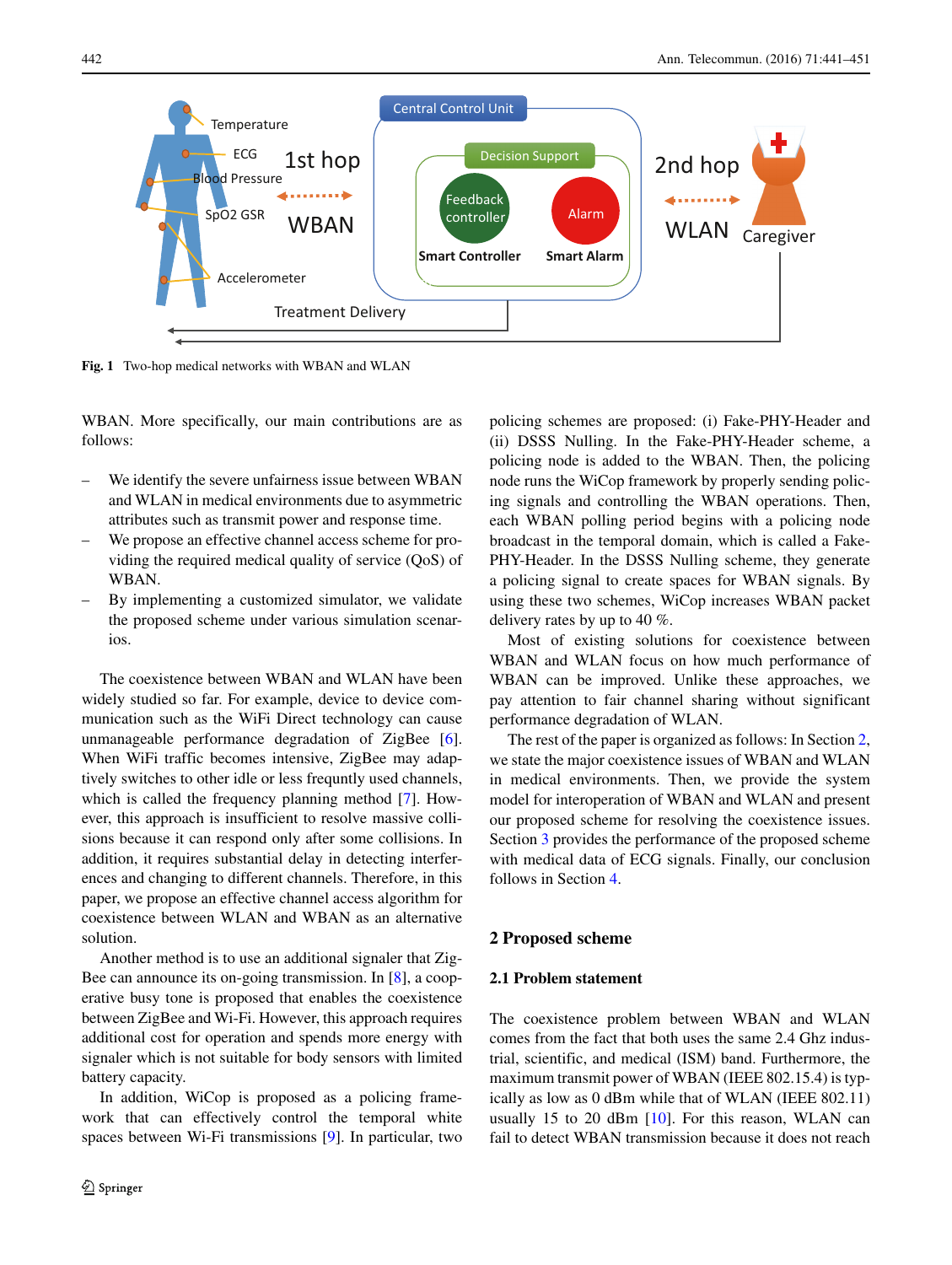<span id="page-2-0"></span>



to energy detection (ED) threshold level. Consequently, WBAN may have unfair channel share.

In addition, the difference in response time of WLAN and WBAN makes collision hazard time as shown in Fig. [2.](#page-2-0) Table [1](#page-2-1) shows the system parameters in IEEE 802.15.4 and IEEE 802.11g. The MAC layer time slot is only 9 or 20  $\mu$ s for WLAN in contrast to 320 *μ*s for WLAN [\[14\]](#page-10-10). Since WLAN has a shorter *SlotT ime* duration than WBAN [\[8\]](#page-10-6), it makes a fast channel access and transmission than WBAN. Accordingly, as shown in Fig. [2,](#page-2-0) if a WLAN node performs a clear channel assessment (CCA) which is a combination of carrier sensing (CS) and energy detection (ED) to check the channel is busy or not, it would consider the channel as available. Then, it would start data transmission and result in collision with data transmission of WBAN. Also, it may interrupt ACK transmission of WBAN as soon as it detects that the channel is available during the switching time of WBAN. Therefore, there are two collision hazard times in each WBAN transmission, which is a serious problem, especially when WBAN transmits critical data such as medical information.

WBAN and WLAN are unable to exchange the control message each other, since they have different PHY layer properties. Therefore, it is impossible to schedule the transmission considering each other transmission to avoid the collisions. Hence, an effective method for efficient channel share between WBAN and WLAN is required.

#### **2.2 System description**

We consider that WBAN adopts IEEE 802.15.4 because it is most widely used in wireless sensor networks (WSNs). In particular, when compared with Bluetooth, IEEE 802.15.4 is more suitable for WBAN because it can have more active devices and give less interference to other devices [\[11\]](#page-10-11).

The IEEE 802.15.4 standard specifies the physical layer and medium access control (MAC) layer. In the 2.4 GHz ISM band, there are 16 channels with channel spacing of 5 MHz, operating with a raw data rate of 250 kb/s using the offset quadrature phase shift key (O-QPSK) modulation [\[14\]](#page-10-10). For random channel access, IEEE 802.15.4 provides slotted CSMA/CA and un-slotted CSMA/CA. In this paper, we only consider the asynchronous mode of un-slotted CSMA/CA medium access protocol which is well known as non-beacon enabled networks. In this mode, each node wakes up and performs its backoff procedure to transmit only if there are data to be sent.

In the un-slotted CSMA/CA, if a WBAN node attempts to transmit data, it first performs the backoff procedure. It chooses a random integer uniformly between 0 and 2*BE*, where BE is the backoff exponent which has the default minimum value (*macM inBE*) of 3. CCA is performed after the backoff procedure to check if the channel is idle. If the channel is idle, the node transmits data. Otherwise, BE is incremented by one until it reaches to the maximum of backoff exponent (*aMaxBE*), where the default value is set to 5. Then, the backoff procedure repeats again.

In the case of WLAN, it transmits only if it detects the channel idle for the arbitrary inter-frame space (AIFS) period. Otherwise, it waits until the backoff procedure ends. The number of backoff is chosen randomly from the range of contention window. It should be noted that CCA of WBAN is performed only after the backoff procedure. Therefore, WBAN performs CCA only after finishing the backoff procedure unlike the backoff procedure of WLAN, which freezes its backoff timer until the channel becomes idle.

The IEEE 802.15.4 provides two types of topologies, star topology, and peer to peer topology. Peer to peer topology is a distributed network without no central coordinator. On

<span id="page-2-1"></span>**Table 1** IEEE 802.15.4 and IEEE 802.11g system parameters

| Parameter           | IEEE 802.15.4 | IEEE $802.11g$<br>$(SlotTime = 20 \mu s)$ | IEEE 802.11g<br>(SlotTime = $9 \mu s$ ) |
|---------------------|---------------|-------------------------------------------|-----------------------------------------|
| SlotTime            | $320 \mu s$   | $20 \mu s$                                | $9 \mu s$                               |
| RxTx TurnaroundTime | $192 \mu s$   | $5 \mu s$                                 | $5 \mu s$                               |
| CCATime             | $128 \mu s$   | $15 \mu s$                                | $4 \mu s$                               |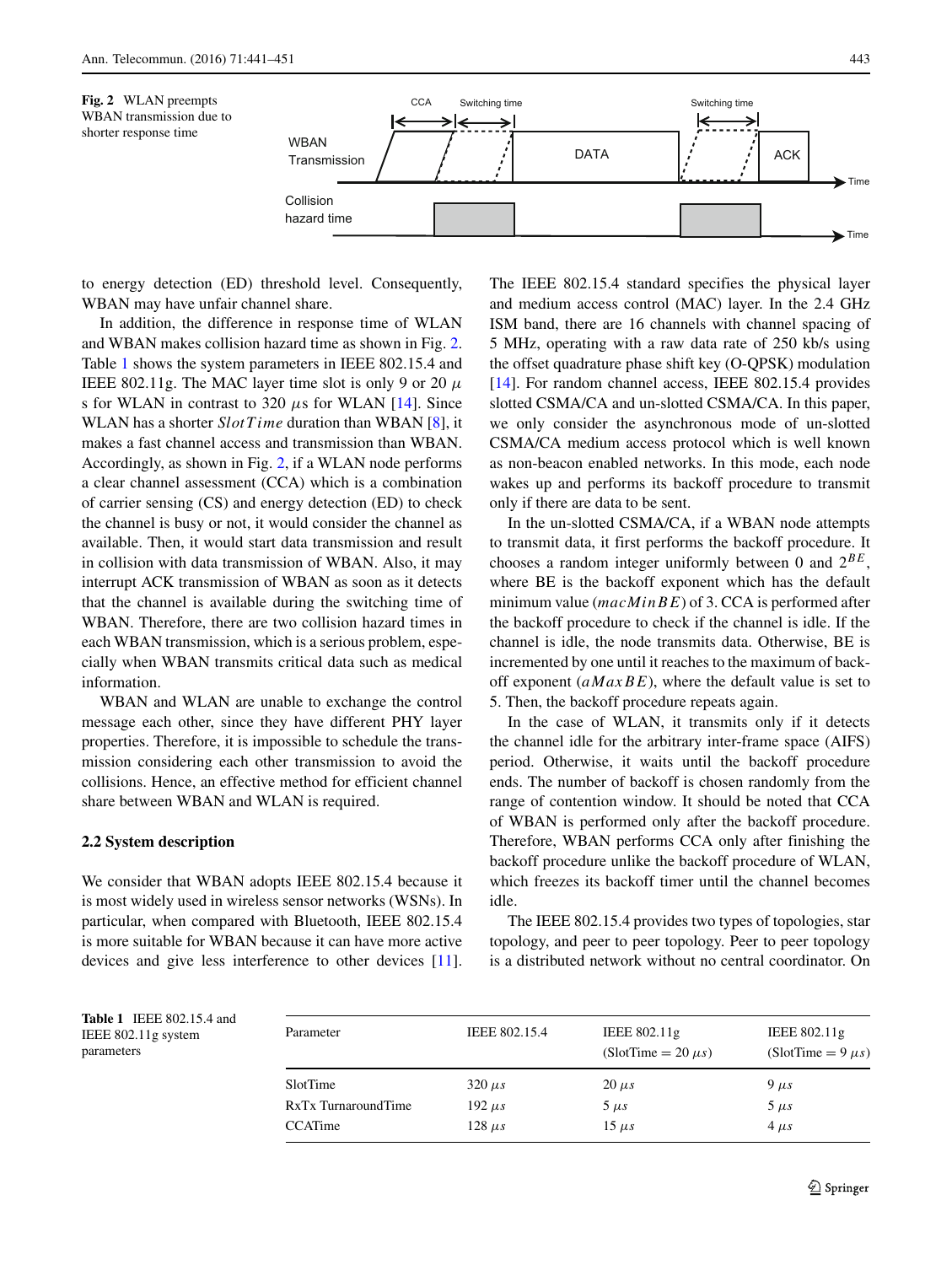the other hand, star topology enables to configure a system that can transfer data to a CCU. Then the CCU can transmit gathered data which is composed of such as ECG and blood pressure from body sensors to caregivers. Therefore, we adopt a star topology in our system because it is suitable for medical environments.

#### **2.3 Throughput model**

In this section, we derive an analytical throughput model to show how WBAN and WLAN throughput are related with the contention window of WLAN. There is a very well-known throughput model for the distributed coordination function (DCF) of IEEE 802.11 [\[12\]](#page-10-12). However, the Bianchi's throughput model cannot be directly applied to our case because the transmission failure results from interference from other network instead of collision in the same network. The purpose of deriving an analytic throughput model is to evaluate the effect of several parameters and to resolve the unfairness problem between WLAN and WBAN. A throughput model depends on the transmission coverage, transmission rate, number of nodes, and contention window size. Assume that there are  $N_{wlan}$  WLAN senders within the transmission coverage of WLAN and *Nwban* WBAN senders coexist with the WLAN nodes. We define *CWwlan* and *CWwban* as the contention window size of the WLAN and WBAN senders, respectively.

We make several assumptions for our scenarios. First, WLAN and WBAN senders always have sending data and compete for channel access. The transmission round is defined as the time interval between two consecutive packet transmissions. Second, the WLAN senders can detect the WBANs packet transmission with a probability of  $P_d$ , while the WBAN senders can completely detect the WLANs packet transmission. Third, when both WLAN and WBAN initially start to transmission, their nodes select their own random backoff counters, *bwlan* and *bwban*, respectively.

We define *pbo,wlan* and *pbo,wban* as the backoff probability of the WLAN and WBAN sender as follows:

$$
p_{bo, wlan} \stackrel{\triangle}{=} Pr \{b_{wlan} = k_{wlan}\} = \frac{1}{CW_{wlan}},
$$
  

$$
0 \le k \le CW_{wlan}
$$
 (1)

$$
p_{bo, wban} \stackrel{\triangle}{=} Pr\{b_{wban} = k_{wban}\} = \frac{1}{CW_{wban}},
$$
  

$$
0 \le k \le CW_{wban}
$$
 (2)

Let us define *tbo,wlan* and *tbo,wban* as the minimum backoff time among *Nwlan* WLAN senders and *Nwban* WBAN senders.

CASE 1:  $t_{bo, wlan} < t_{bo, wban}$  (channel occupation by WLAN)

CASE 2:  $t_{bo, wlan} \geq t_{bo, wban}$  (channel access attempt by WBAN before WLAN)

First, we focus on CASE 1 where WLAN sender starts to transmit at the  $(t_{bo, wlan} + 1)$ th time slot. The probability that a WLAN sender accesses the channel without intra system collision and inter system interference after  $t_{bo,wlan} = k_1$ backoff time,  $p_a^1(k_1)$  is represented as

$$
p_a^1(k_1) = N_{wlan} p_{bo, wlan} \left( 1 - (k_{wlan} + 1) p_{bo, wlan} \right)^{N_{wlan} - 1}
$$

$$
\left( 1 - (k_{wlan} + 1) p_{bo, wban} \frac{t_{s, wlan}}{t_{s, wban}} \right)^{N_{wban}}, (3)
$$

where  $t_{s, wlan}$  and  $t_{s, wban}$  is the slot time of WLAN and WBAN. The average throughput of WLAN is

<span id="page-3-0"></span>
$$
TH_{wlan}^{1} = \sum_{i=1}^{CW_{m}-1} P_{a}^{1}(k_{1})(1 - ber_{1})^{L}
$$

$$
\times \frac{L}{k_{1}t_{s, wlan} + L/R_{wlan} + t_{oh, wlan}},
$$
(4)

where  $CW_m$  is the minimum value of  $CW_{wlan}$  and  $CW_{wban}$ . *L* is the packet size in bits.  $R_{wlan}$  is the transmission rate of the WLAN nodes from 6 to 54 Mb/s. The bit error rate (BER) can be obtained with a path-loss model and a geometric model specifying the locations of nodes and the assumption of additive white Gaussian noise channel in [\[13\]](#page-10-13). In addition, *ts,wlan* is the slot time and *toh,wlan* is the overhead time. In this case, WBAN defers the channel access, and thus its throughput is zero.

In CASE 2, the WBAN sender makes the channel access attempt before the WLAN sender attempts to channel access. In this case, we should distinguish the case where the WBAN sender detects WLANs transmission from the case where the WBAN sender does not detect WLANs transmission. Define two cases;  $TH_{wban,1}^2$  is the WBAN throughput when the WBAN detects WLANs transmission, and  $TH_{wban,2}^2$  is the WBAN throughput when WBAN does not detect WLANs transmission. Accordingly, we can summarize the throughput of the WBAN in CASE 2 as follows:

$$
TH_{wban}^2 = p_dTH_{wban,1}^2 + (1 - p_d)TH_{wban,2}^2,\tag{5}
$$

where the WBAN throughput without interference by WLAN can be obtain by the same equation with Eq. [4.](#page-3-0) Now we derive the the throughput of WLAN in CASE 2  $TH_{\text{wlan}}^2$ and WBAN  $TH_{wban,2}^2$ . The channel access probability of WLAN and WBAN senders when  $t_{bo, wlan} = k_1$  and  $t_{bo, wban}$  $= k<sub>2</sub>$  can be represented as

$$
p_a^2(k_1, k_2) = N_{wlan} p_{bo, wlan} (1 - (k_1 + 1) p_{bo, wlan})^{N_{wlan} - 1}
$$
  

$$
N_{wban} p_{bo, wban} \frac{t_{s, wlan}}{t_{s, wban}} (1 - (k_2 + 1) p_{bo, wban} \frac{t_{s, wlan}}{t_{s, wban}})^{N_{wban} - 1}.
$$
  
(6)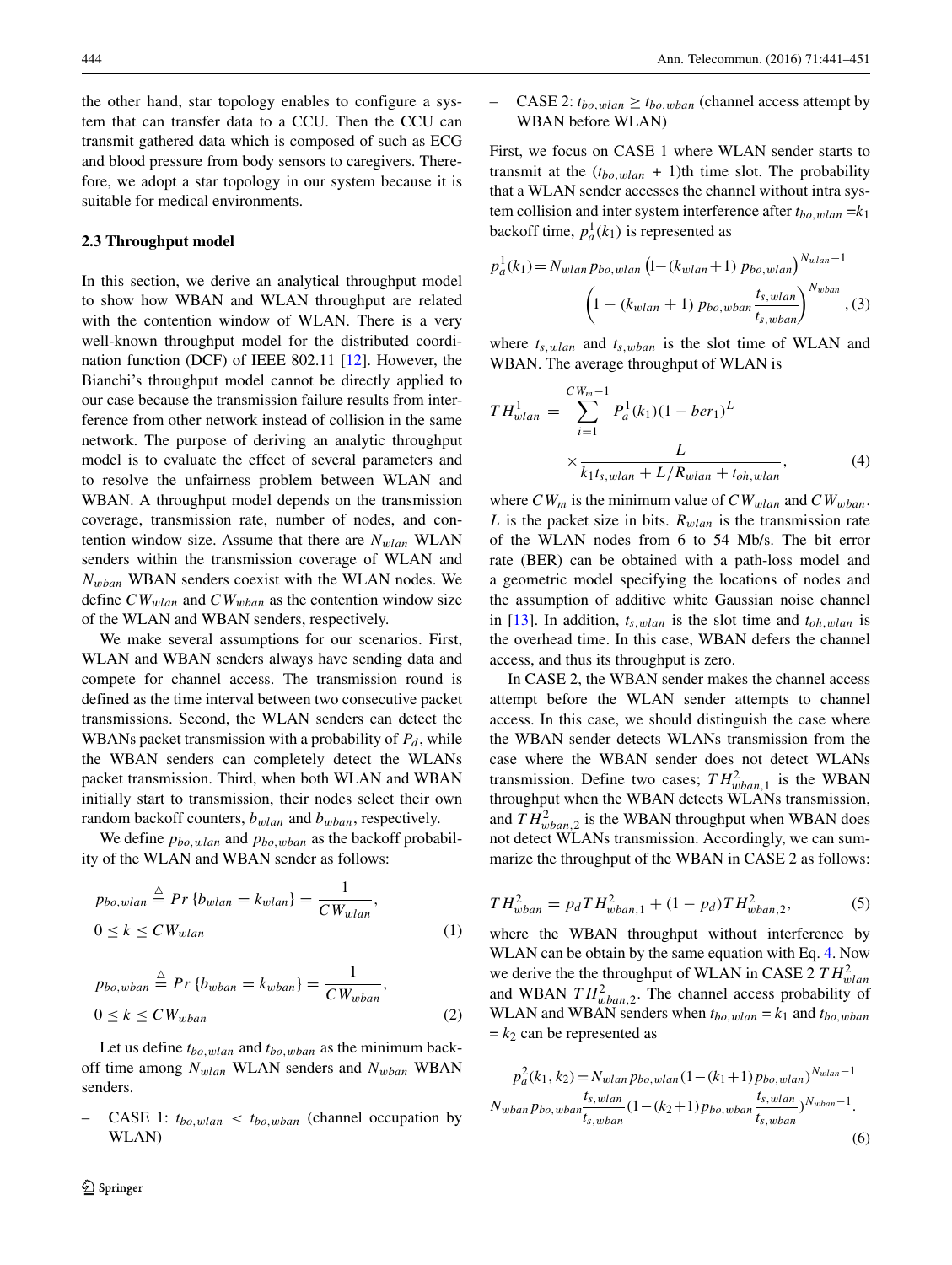We consider two WLAN and WBANs backoff time are independent. When there exists interference to the WLAN and WBAN by the WBAN and WLAN, respectively, then the throughput are represented as

$$
TH_{\text{wlan}}^2 = \sum_{k_{\text{wban}}=0}^{CW_m-1} \sum_{k_{\text{wlan}}=k_{\text{wban}}}^{CW_m-1} p_a^2(k_1, k_2) (1 - \text{per}_1) \frac{L}{n_{t,1} t_{s, \text{wlan}}},\tag{7}
$$

$$
TH_{wban,2}^{2} = \sum_{k_{wban}=0}^{CW_m-1} \sum_{k_{wban}=k_{wban}}^{CW_m-1} p_a^{2}(k_1, k_2) (1-per_2) \frac{L}{n_{t,2}t_s, wban}.
$$
\n(8)

The packet error rate (PER) of WLAN and WBAN, *per*<sup>1</sup> and *per*<sub>2</sub> can be obtained in [\[16\]](#page-10-14). To obtained *per*<sub>1</sub> and *per*<sub>2</sub> values, we need to calculate the number of time slots with inter-system interference during both WLAN and WBAN

<span id="page-4-0"></span>

**Fig. 3** Analytic results: **a** WBAN throughput with respect to CW of WLAN, **b** WLAN throughput with respect to CW of WLAN

send packet. In addition, we need to calculate how many time slots occupied by the WLAN and WBAN senders without interference. The  $n_{t,1}$  and  $n_{t,2}$  gives the number of time slots elapsed from the start of transmission round to the end of WLAN and WBAN packet transmission. By using all these equations, we can obtain the final WLAN and WBAN throughput as

$$
WLAN : TH_{wlan} = TH_{wlan}^{1} + TH_{wlan}^{2}
$$
  
\n
$$
WBAN : TH_{wban} = p_dTH_{wban,1}^{2} + (1 - p_d)TH_{wban,2}^{2}.
$$
  
\n(9)

By using the derived throughput model, we investigate the effect of the contention window. we consider the simple geometry model, where distance between the transmitter and receiver of the WLAN is 100 m and that of the WBAN is 10 m and distance between WLAN and WMAN transmitters is 300 m. Here, we set the number of WBAN nodes as 20, and *CWwban* is set to 7 and *CWwlan* changes from 16 to 1024. Figure [3a](#page-4-0) shows that the throughput of WBAN increases as *CWwlan* increases. On the other hand, WLAN throughput also increases initially as  $CW_{wlan}$  increases as shown in Fig. [3b](#page-4-0), which results from the decreased probability of transmission failure due to collision among WLAN nodes. The throughput of WLAN decreases after the maximum of the throughput.

To evaluate the performance with respect to  $CW_{wlan}$ , we conduct simulation with the setting in Section [3.1.](#page-7-1) In the simulation scenario, 10 WBAN nodes periodically generate packets and coexist with 10 WLAN nodes. Figure [4](#page-4-1) shows the number of successful packets of WLAN and Fig. [5](#page-5-0) shows the results of WBAN. Increasing the contention window size of the interferer (*CWwlan*) gives more channel access opportunity to the victim (WBAN), and the number

<span id="page-4-1"></span>

**Fig. 4** Effect of the contention window of WLAN on the the number of successful packets of WLAN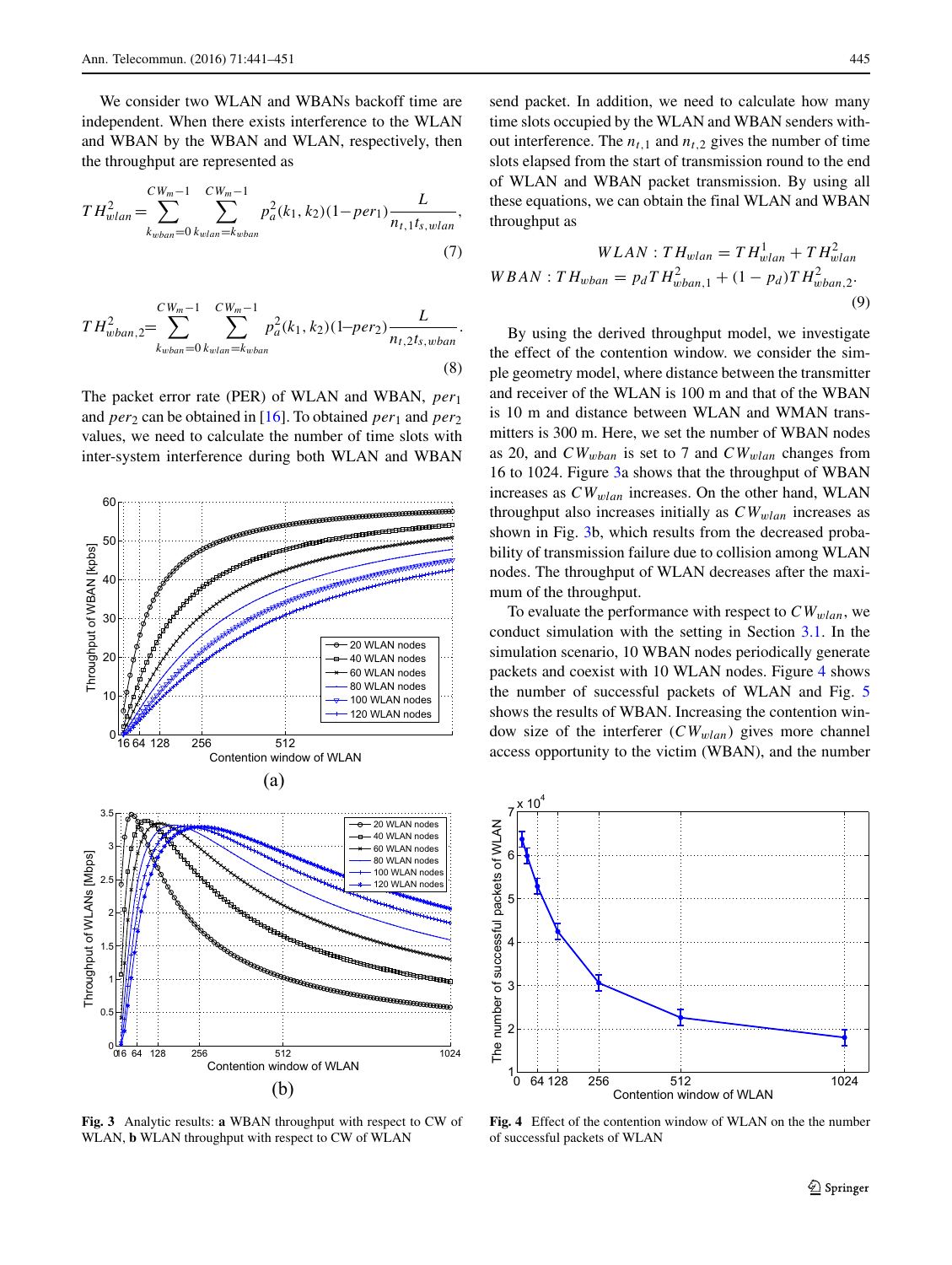<span id="page-5-0"></span>

Fig. 5 Effect of the contention window of WLAN on the the number of successful packets of WBAN

of successful packets of WLAN is decreased as contention window of WLAN increases. Therefore, the number of successful packets of WBAN is increased because WBAN nodes can finish their transmission during WLAN's backoff procedure. Consequently, we can adjust the fairness between WBAN and WLAN by controlling the contention window size of WLAN.

## **2.4 Proposed scheme for effective channel share between WBAN and WLAN**

In this section, we propose an efficient channel share protocol that adaptively controls the contention window size of WLAN for effective channel sharing between WBAN and WLAN. The main idea is to mitigate interference by

<span id="page-5-1"></span>**Fig. 6** Architecture and information exchange of the proposed scheme

decreasing the channel access attempt of WLAN and give more channel access opportunities to WBAN.

The system architecture for our proposed algorithm is shown in Fig. [6.](#page-5-1) The coordinator contains a CCU of WBAN and a WLAN node. The role of WBAN CCU is to collect sensed data from sensor nodes and that of the WLAN node is for long range transmission as already explained in Fig. [1.](#page-1-0) In general, WBAN and WLAN are unable to exchange control messages because of the different physical layers. However, we can use a signal path between WBAN and WLAN in our system architecture using the coordinator as shown in Fig. [6.](#page-5-1)

First, an access point (AP) of WLAN sends a message after measuring the aggregate throughput  $TH_{wlan}$  and managing the number of nodes *Nwlan*. Also, the coordinator of WBAN measures the aggregate throughput *T Hwban* and recognizes the number of relevant nodes *Nwban* in every monitoring interval. Then, the coordinator calculates the total throughput *ηeff* as

$$
\eta_{eff} = T H_{wlan} + T H_{wban}.\tag{10}
$$

Also, we set an objective function for adjusting the contention window of the WLAN as follows:

<span id="page-5-2"></span>
$$
\mathcal{F}(CW_{wlan}) = w \frac{\eta_{eff}}{C_{\text{max}}} + (1 - w)\mu_{\text{fair}},
$$
\n(11)

which is a linear function of normalized efficiency  $\eta_{eff}/C_{\text{max}}$  and the jain's fair index  $\mu_{\text{fair}}$ , both of which are less than one [\[15\]](#page-10-15). The *C*max is the ideal maximum capacity calculated under the assumption that there are no collision and interference. Therefore, it is considered that it

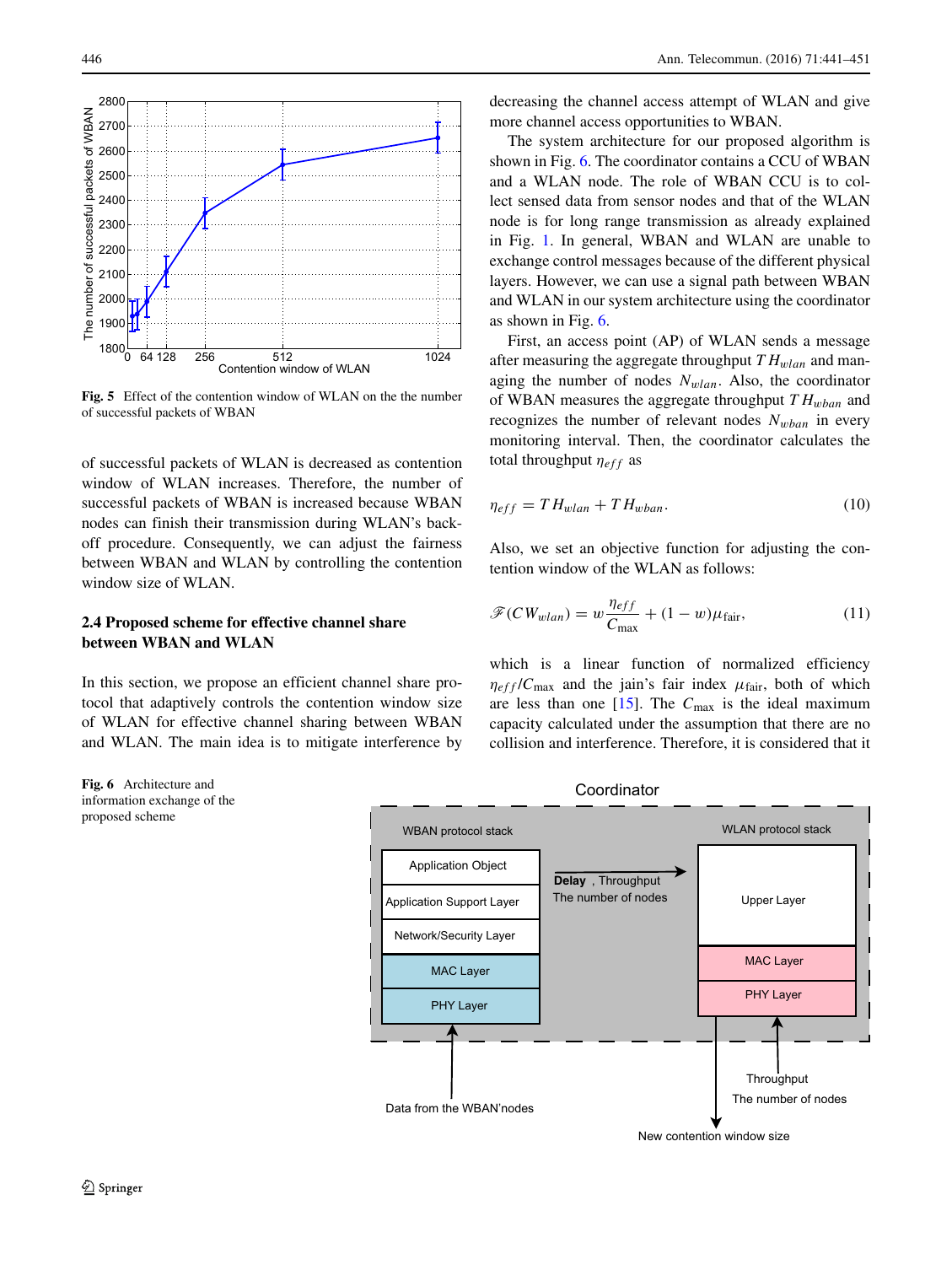has the maximum transmission rate  $R_{\text{max}}$  and the minimum contention window *C*min, i.e.,

$$
C_{\text{max}} = \frac{L}{t_{oh} + ((CW_{\text{min}} - 1)/2)t_s + L/R_{\text{max}}}.
$$
 (12)

In the meantime,  $w(0 \le w \le 1)$  is a weight factor, which can be controlled according to the importance of efficiency or fairness in the channel sharing.

Also,  $\mu_{\text{fair}}$  in Eq. [11](#page-5-2) is calculated as

$$
\mu_{fair} = \frac{\left(\frac{TH_{wlan}}{N_{wlan}} + \frac{TH_{wban}}{N_{wban}}\right)^2}{2\left\{\left(\frac{TH_{wlan}}{N_{wlan}}\right)^2 + \left(\frac{TH_{wban}}{N_{wban}}\right)^2\right\}}.
$$
\n(13)

Here, we further introduce weighted fairness, i.e.,  $TH_{whan}$ is replaced with  $K \cdot TH_{wban}$  where *K* is an arbitrary value to balance between  $TH_{wban}$  and  $TH_{wlan}$ , since  $TH_{wban}$  is much smaller than *T* H<sub>wlan</sub>.

The overall problem can be formulated as an optimization problem as follows [\[16\]](#page-10-14):

$$
\max_{CW_{wlan}} \mathscr{F}(CW_{wlan})
$$
\nsubject to  $CW_{wlan} \in \Omega$ , (14)

where  $\Omega = \{CW_{wlan} | CW_{min} \leq CW_{wlan} \leq CW_{max} \},$ *CW*min and *CW*max are the minimum and maximum values of the contention window, respectively, and the optimal value of *CWwlan* can be obtained as

$$
CW_{wlan}^* = \arg \max_{CW_{wlan} \in \Omega} \mathscr{F}(CW_{wlan}). \tag{15}
$$

Figure [7](#page-6-0) shows an simulation results of  $\mathcal{F}(CW_{wlan})$ , which is conducted from simulation setting in Section [3.1.](#page-7-1)  $CW_{\text{wban}}$  is set to 7.  $\mathcal{F}(CW_{\text{wlan}})$  is a *unimodal* and *concave* function with respect to  $CW_{wlan}$  so that there exists a unique optimal value that maximizes  $\mathscr{F}$ .

<span id="page-6-0"></span>

**Fig. 7** Objective function (weighted sum of  $\mu_{\text{fair}}$  and  $\eta_{\text{eff}}/C_{\text{max}}$ versus *CWwlan*

<span id="page-6-1"></span>**Table 2** Parameters used in the simulations

| Parameter                    | WLAN                | WBAN               |
|------------------------------|---------------------|--------------------|
| Transmission power           | 50 mW               | $1 \text{ mW}$     |
| Minimum receiver sensitivity | $-80$ dBm           | $-85$ dBm          |
| Coverage                     | 50 m                | 5m                 |
| Arrival rate                 | Poisson             | CBR                |
|                              | $(\mu = 200 \mu s)$ | $(4 \text{ kbps})$ |
| Channel access               | CSMA/CA             | Un-slotted         |
|                              |                     | CSMA/CA            |
| Data                         | General             | ECG                |
| Weighted fairness (K)        | 1000                |                    |
| Distance between the centers | 10 <sub>m</sub>     |                    |
| of WLAN and WBAN             |                     |                    |
| Path-loss exponent           | 3                   |                    |
| Shadowing                    | 6                   |                    |
|                              |                     |                    |

Since wireless channels have dynamic characteristics, it is important to adaptively control the contention window of WLAN. So, the weight factor is controlled according to the average delay of WBAN nodes in our algorithm. If the current average delay of WBAN's nodes is smaller than the delay requirement required by the application, the weight factor will be increased to give more transmission opportunity to WLAN. On the contrary, if the average delay of WBAN exceeds the delay requirement, the weight factor will be decreased for fairness.

To control the weight factor, the WBAN coordinator measures the delay of WBAN's nodes  $T_d$  as

$$
T_d = T_{\text{backoff}} + T_{\text{packet}} + T_{\text{overhead}},\tag{16}
$$

where  $T_{\text{backoff}}$  is backoff time,  $T_{\text{packet}}$  is packet transmission time, and *T*overhead is the time for inter-frame space (IFS), ACK and turnaround time for switching the antenna to transmit from receive. The average delay of WBAN is given as

$$
T_{average} = \frac{\sum_{i=1}^{N} T_d}{N},\tag{17}
$$

where *N* is the number of WBAN nodes. Then, finally, the coordinator estimates the objective function in Eq. [11](#page-5-2) and uses the golden section search algorithm to find the optimal contention window size of WLAN in every update interval of *Tae*, which is a simple algorithm for finding the local optimum of a one-dimensional unimodal-function in a closed interval without requiring the derivative of function [\[17\]](#page-10-16).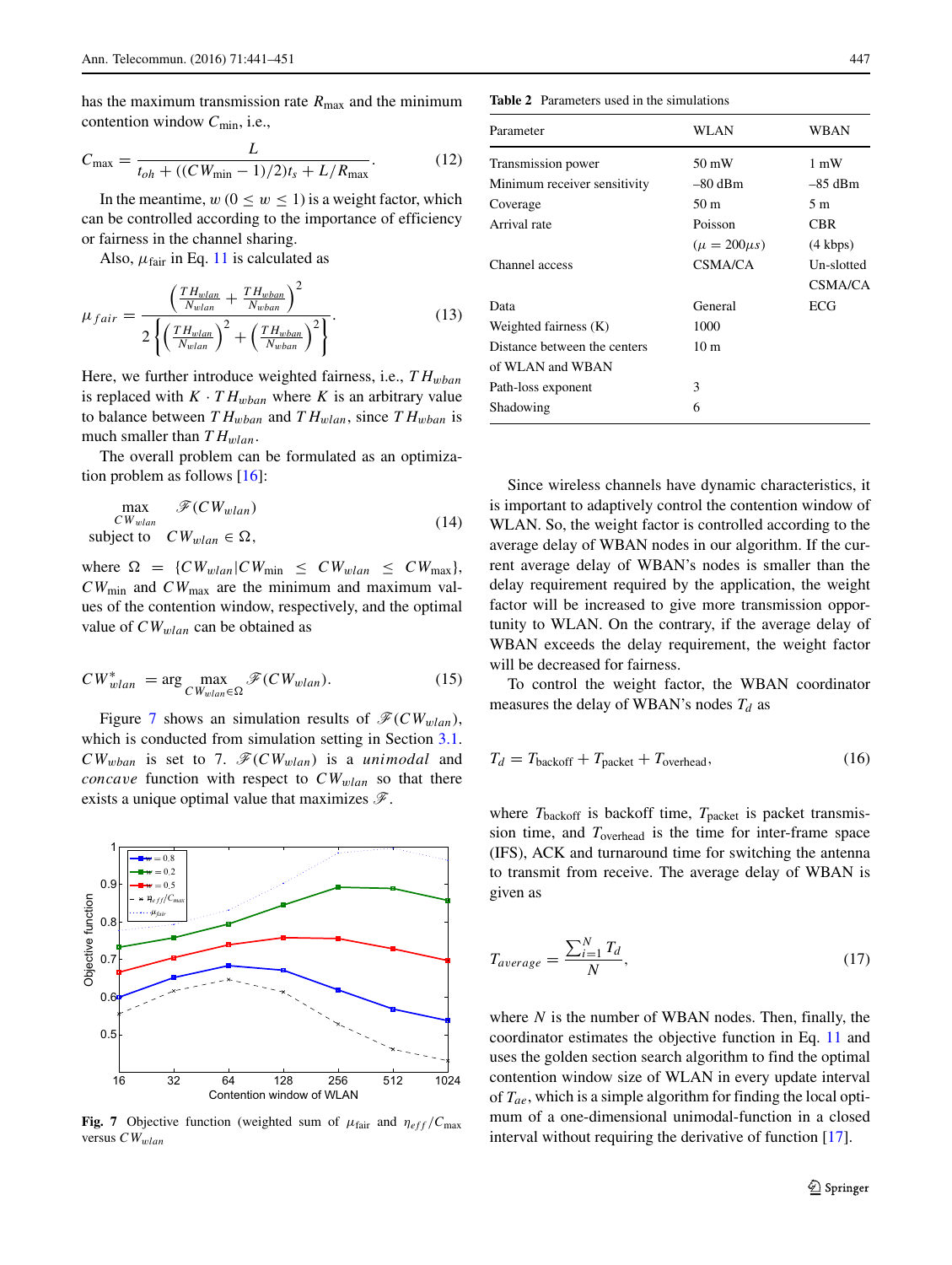The pseudo code for the overall algorithm is given in Algorithm 1.

| <b>Algorithm 1</b> Find optimal value of $CW_{wlan}$ |  |  |  |
|------------------------------------------------------|--|--|--|
|                                                      |  |  |  |

| 1: $cw_{int} = CWmin + \rho * (CW_{max} - CW_{min})$ $\Rightarrow$ initial     |  |
|--------------------------------------------------------------------------------|--|
| intermediate point                                                             |  |
| 2: $cw\_{bound}1 = CW_{min}$ , $cw\_{bound}2 = CW_{max}$ $\Rightarrow$ initial |  |

- two bound of search space 3:  $cw_{opt} = cw_{int} + \rho * (cw\_bound2 - cw_{int})$   $\triangleright$  initial two bound of search space
- 4: for every update interval  $T_{ae}$  do

| 5:  | if $T_{average} > T_{req}$ then | $\triangleright$ fairness-centric |
|-----|---------------------------------|-----------------------------------|
| -6: | $w - 0.1$                       |                                   |

- $7:$ else if  $T_{average} \leq T_{req}$  then  $\triangleright$  efficiency-centric  $w + 0.1$ 8:
- $9:$ end if

| 10: | $Obj_{cur} = \mathscr{F}(CW_{wlan})$    | $\triangleright$ calculate objective |
|-----|-----------------------------------------|--------------------------------------|
|     | function                                |                                      |
| H:  | if $Obj_{cur} > Obj_{prv}$ then         |                                      |
| l2: | $cw\_{bound1} \leftarrow cw_{int}$      |                                      |
| 13: | $cw_{int} \leftarrow cw_{opt}$          |                                      |
| 4:  | $Obj_{prv} \leftarrow Obj_{cur}$        |                                      |
| 15: | else if $Obj_{cur} \leq Obj_{prv}$ then |                                      |
| 16: | $cw\_{bound2} \leftarrow cw\_{bound1}$  |                                      |
| l7: | $cw\_{bound1} \leftarrow cw_{opt}$      |                                      |

 $\triangleright$  set

$$
18: \qquad \textbf{end if}
$$

 $cw_{opt} = cw_{int} + \rho * (cw\_bound2 - cw_{int})$  $19:$  $CW_{wlan}$  as  $cw_{ont}$ 

 $20:$  end for

The initial intermediate point is set to  $cw_{int}$  =  $CW_{\text{min}} + \rho * (CW_{\text{max}} - CW_{\text{min}})$  within the narrower search space of [*min(cw bound*1*, cw bound*2*), max(cw bound*1*, cw bound*2] to be converged to the optimal contention window of WLAN. Then, *Objcur* is calculated from the objective function and *Objprv* is its previous value. At every update interval  $T_{ae}$ , the value from the objective function at the point of *cwopt* is evaluated, and the coordinator sends a control message to the WLAN AP. Finally, the AP broadcasts a new contention window size of WLAN via a control message, and the other WLAN's nodes set the their contention window size as *cwopt* .

## <span id="page-7-1"></span><span id="page-7-0"></span>**3 Performance evaluation**

## **3.1 Simulation setup**

We conduct simulation to validate the performance of the proposed scheme. We develop a customized simulator which includes the CSMA/CA mechanism both in WBAN and WLAN. Our simulator closely follows IEEE 802.15.4 and IEEE 802.11g protocol specifications, where the slot time is set to 9 *μs*. The parameters and their values used in the simulation are listed in Table [2.](#page-6-1) The WBAN transmission range is set to 5 m which is suitable for personal healthcare devices. That of WLAN is set to 50 m. We analyze the case where the packets of WLAN arrive according to a Poisson process for general applications, and WBAN traffic is ECG monitoring application generating packets at a constant rate at every 200 ms. We observe the performance in 10 million time slots and the objective function is calculated 20 times. Node placement is chosen randomly in each coverage and simulation results are averaged over ten simulation runs. The initial value of the weight factor is set to 0.5. First, the WBAN coordinator calculates the average transmission delay of WBAN  $T_d$ , which is measured every five hundred thousand slots. The weight factor is updated using

<span id="page-7-2"></span>

**Fig. 8** The performance of the proposed algorithm when there are 10 WLAN nodes: **a** Throughput of WBAN with respect to the number of WBAN nodes, **b** the number of channel access of WLAN with respect to the number of WBAN nodes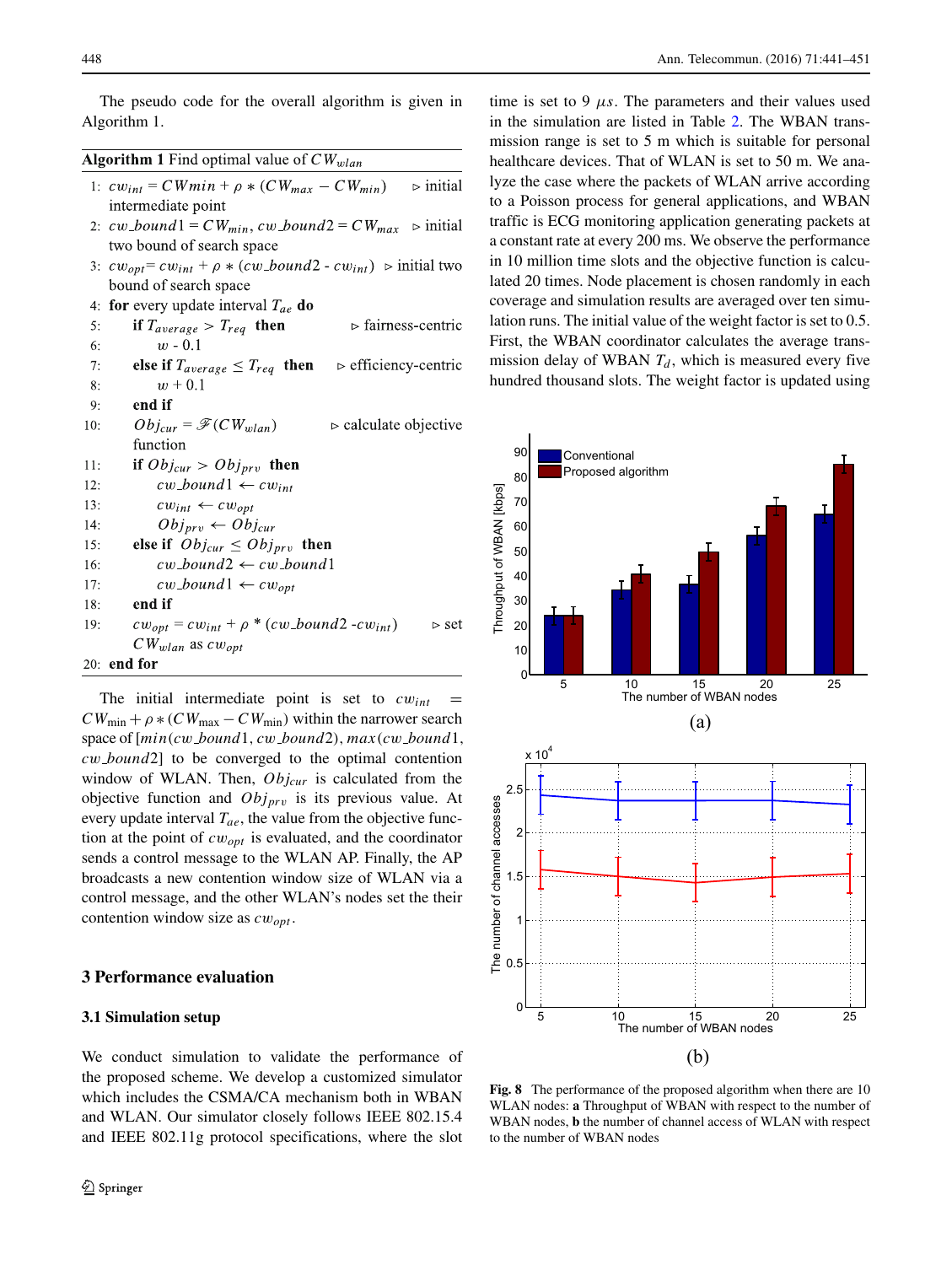*T*average compared with the delay requirement *T*req. To better react to the weight factor, we use an upper and a lower bound  $T_{\text{low}}$  and  $T_{\text{up}}$  as

$$
T_{\rm up} = T_{\rm req} + \alpha,\tag{18}
$$

$$
T_{\text{low}} = T_{\text{req}} - \alpha. \tag{19}
$$

Here,  $T_{\text{req}}$  is set to 50 ms and  $\alpha$  is set to 10 ms.  $T_{\text{req}}$  and  $\alpha$  can be set by considering the application's requirement and network topologies. For example, if the *T*average is larger than  $T_{\text{up}}$ , then the weight factor is deceased by 0.1 to get fairness in the network. On the other hand, if  $T_{\text{average}}$  is less than  $T_{\text{up}}$ , then the weight factor will be increased to obtain efficiency in the network.

#### **3.2 Performance evaluation**

<span id="page-8-1"></span>70 80

To validate the performance of our proposed algorithm, first we change the number of WBAN nodes from 5 to 25 while the number of WLAN nodes is fixed to 10. From Fig. [8a](#page-7-2), our proposed scheme gives better WBAN throughput than the conventional algorithm. The number of successfully transmitted packets is also larger for the proposed scheme. Since the average backoff time of WLAN becomes larger than the conventional scheme, WBAN nodes will experience idle channel more often. On the other hand, the number of WLAN channel access is smaller with the proposed algorithm to give more transmit opportunity to WBAN as observed in Fig. [8b](#page-7-2).

The objective of next simulation is to investigate the effect of adaptability with respect to changes in the network. The WBAN nodes may undergo performance degradation when new WLAN nodes are added. So, in order to maintain

<span id="page-8-0"></span>

Throughput of WBAN (kbps) Throughput of WBAN (kbps) 60 50  $\Delta$ C 30 20 Proposed algorithm 10 **Conventional**  $0^*_{\overset{\circ}{0}}$ 0 10 20 30 40 50 time (s) (a) 90 80 Throughput of WBAN (kbps) Throughput of WBAN (kbps) 70 60 50 40 30 20 Proposed algorithm 10 **Conventiona**  $0<sub>o</sub><sup>*</sup>$ 0 10 20 30 40 50 time (s) (b)

**Fig. 9** The adjustability of the proposed algorithm when 20 WBAN nodes exist: **a** Add 5 WLAN nodes at 25 s when there are no WLAN node initially. **b** Add 5 WLAN nodes at 25 s when there are 5 WLAN nodes initially

**Fig. 10** Throughput performance with respect to the WBAN coverage: **a** Coverage of WBAN : 5 m, **b** coverage of WBAN: 10 m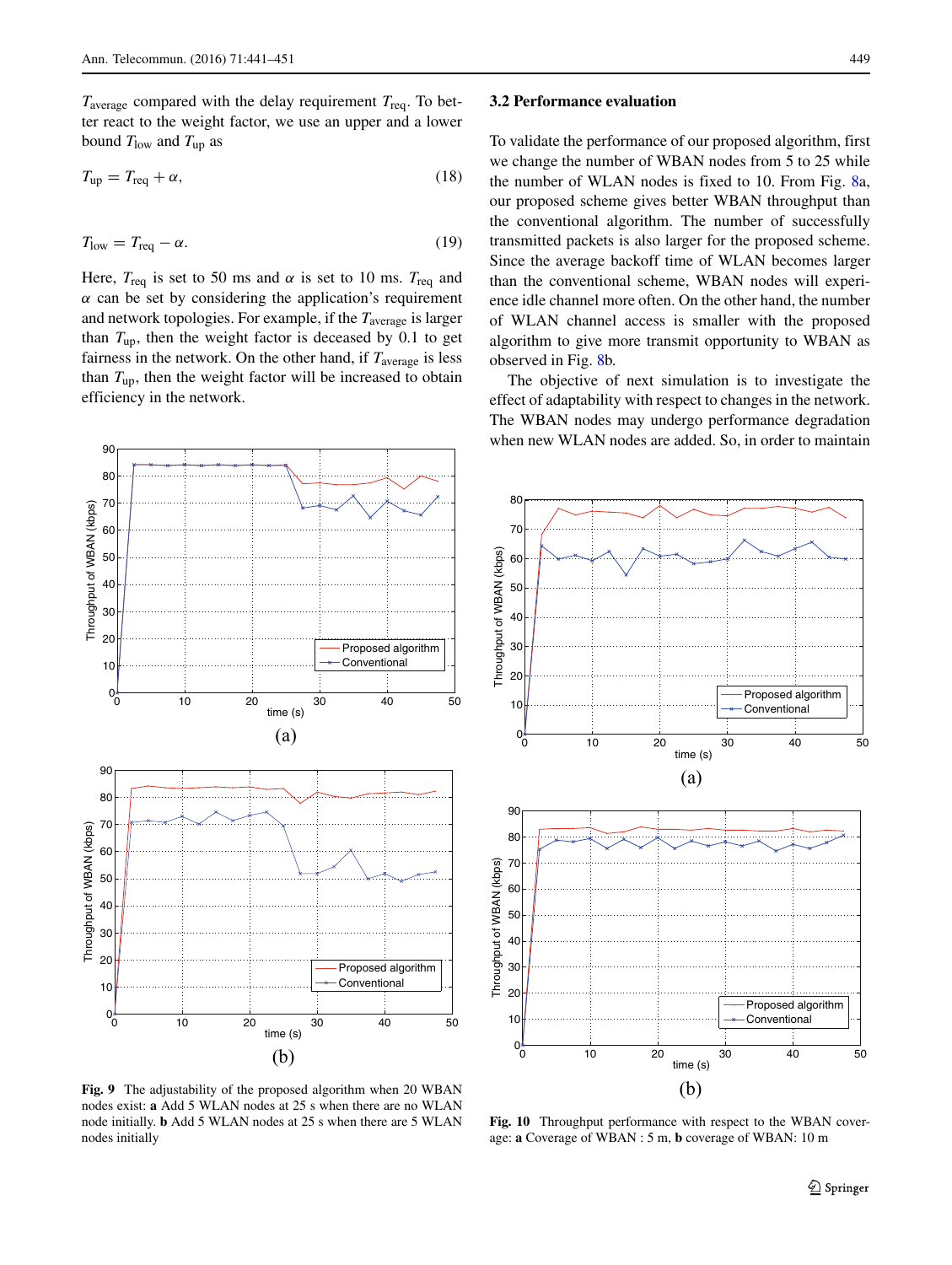the performance of WBAN, the proposed algorithm should efficiently cope with the change of networks. If the number of WLAN nodes is changed, the information is given to the coordinator. Then, the coordinator restarts the proposed algorithm, and the contention window of WLAN will be converged to a new optimal value according to any changed situation. In the first simulation, initially there is no WLAN node while 20 WBAN nodes exist. Then, we add 5 WLAN nodes at 25 s to verify the adaptability of the proposed algorithm. Figure [9a](#page-8-0) shows the throughput of WBAN over time in this scenario. Similarly, Fig. [9b](#page-8-0) plots the throughput of WBAN as we add 5 WLAN nodes at 25 s when there are 5 WLAN nodes exist at the first time. From these figures, we can conclude that the proposed algorithm can cope well with changing circumstances.

<span id="page-9-0"></span>

Now, we check the effect of change in coverage of WBAN, which in fact results from change in transmit power. Figure [10a](#page-8-1) is the case when WBAN coverage is set to 5 m and Fig. [10b](#page-8-1) is when it is 15 m. Both cases have 5 WLAN nodes and 20 WBAN nodes. We can verify that our proposed algorithm provides more throughput than the conventional one. In addition, increased coverage of WBAN gives better throughput.

Now, we pay more attention to the network performance in terms of the medical viewpoint. We consider when WBAN nodes carry the electrocardiogram (ECG) data. The

<span id="page-9-1"></span>

**Fig. 11** Average packet delay of WBAN: **a** Changing the number of WBAN nodes while 10 WLAN nodes exist. **b** Changing the number of WLAN nodes while 20 WBAN nodes exist

**Fig. 12** Ten-second interval of ECG signal: **a** Received ECG signal with the proposed scheme. **b** Received ECG signal without the proposed scheme